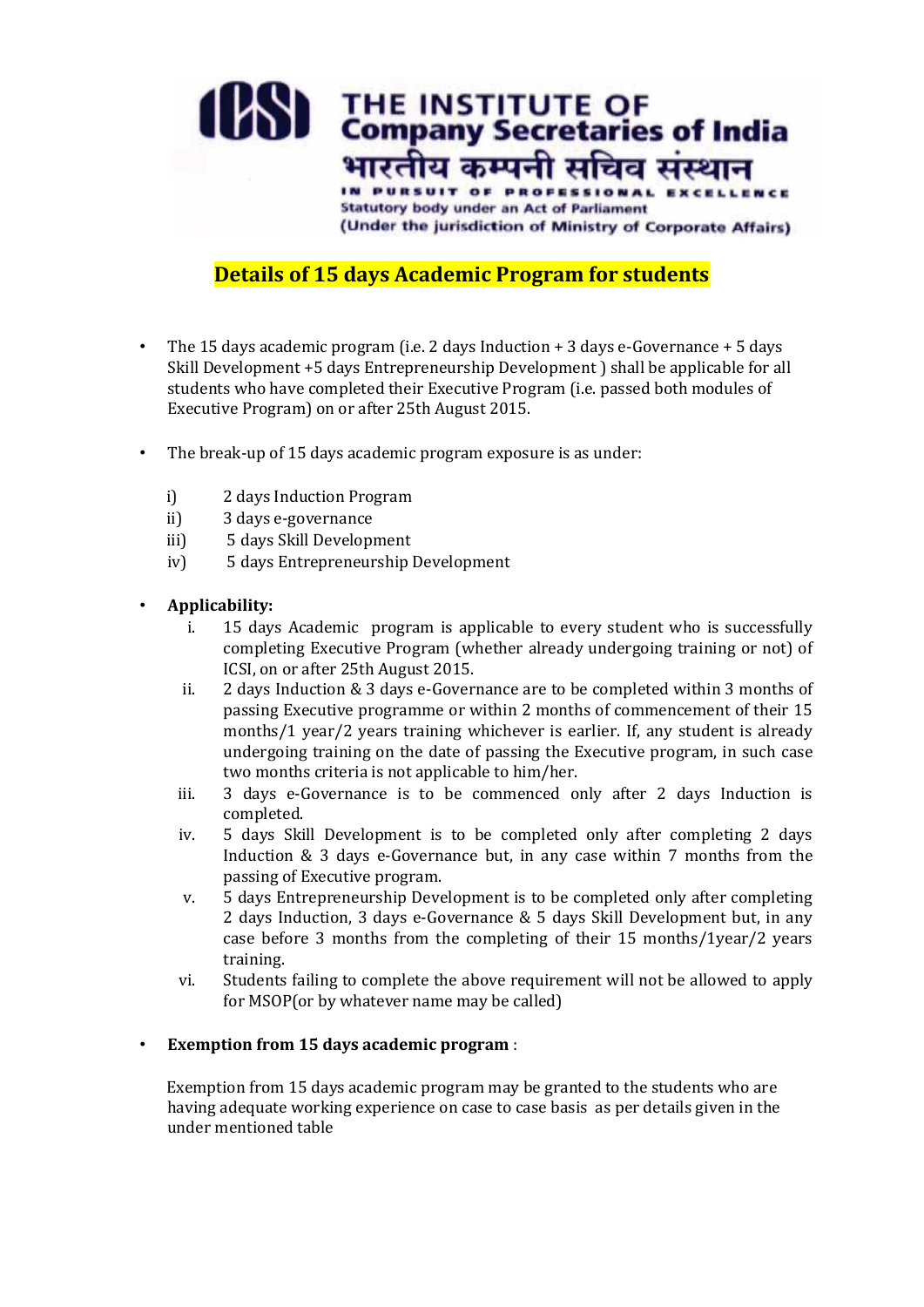| Sl.No. | Particulars<br>of<br>experience required                                                                                                           | Types<br>of<br>company<br><sub>or</sub><br>organisation                                                                                                                                                                                                                                                                                                                                                                                                                                                                                                  |
|--------|----------------------------------------------------------------------------------------------------------------------------------------------------|----------------------------------------------------------------------------------------------------------------------------------------------------------------------------------------------------------------------------------------------------------------------------------------------------------------------------------------------------------------------------------------------------------------------------------------------------------------------------------------------------------------------------------------------------------|
| (i)    | Six months experience as<br>Company<br>Assistant<br>Secretary / Dy. Company<br>Secretary or any higher<br>designation in Secretarial<br>Department | In any company or body<br>corporate (having paid up<br>share capital of minimum<br>Rs.25 lacs) or<br>(minimum<br>annual Turnover of Rs.1<br>Crore) or (minimum gross<br>annual receipt of Rs. 1 crore<br>in case of Company Limited<br>by Guarantee)<br>or public<br>undertaking<br>sector<br><sub>or</sub><br>financial institution or bank.                                                                                                                                                                                                            |
| (ii)   | One year as Executive or<br>Officer<br>other<br>any<br><b>or</b><br>higher<br>designation<br>in<br>Managerial cadre.                               | In any company or body<br>corporate (having paid up<br>share capital of Rs.25 lac) or<br>(minimum annual turnover<br>of Rs.1 crore) or (minimum<br>gross annual receipt of Rs.1<br>Crore in case of Company<br>Limited by Guarantee) or<br>public sector undertaking or<br>financial institution or bank<br>or Government organisation<br>statutory<br>body<br><sub>or</sub><br><sub>or</sub><br>body<br>autonomous<br><sub>or</sub><br>Practising<br>Company<br>Secretaries<br>firm<br>of<br><sub>or</sub><br><b>Practising Company</b><br>Secretaries. |
| (iii)  | One year experience in<br>Clerical or Supervisory or<br>Officer cadre.                                                                             | In any department of<br>the ministries under<br>State/Central<br>Government                                                                                                                                                                                                                                                                                                                                                                                                                                                                              |
| (iv)   | year's<br>continuous<br><b>One</b><br>Advocate                                                                                                     | Chartered<br>practice<br>as<br>Accountant or Cost & Management Accountant or as an                                                                                                                                                                                                                                                                                                                                                                                                                                                                       |

- For claiming the above exemption, student concerned shall be required to submit "Experience Certificate" issued by his/her employer, as per details given below :
- a) Experience Certificate should be neatly typed/printed on letter head of the company/organisation from where the student concerned has acquired the working experience;
- b) It should be signed by authorised signatory of the company/organisation. Name, Designation, signature with date and stamp of authorised signatory should be clearly visible;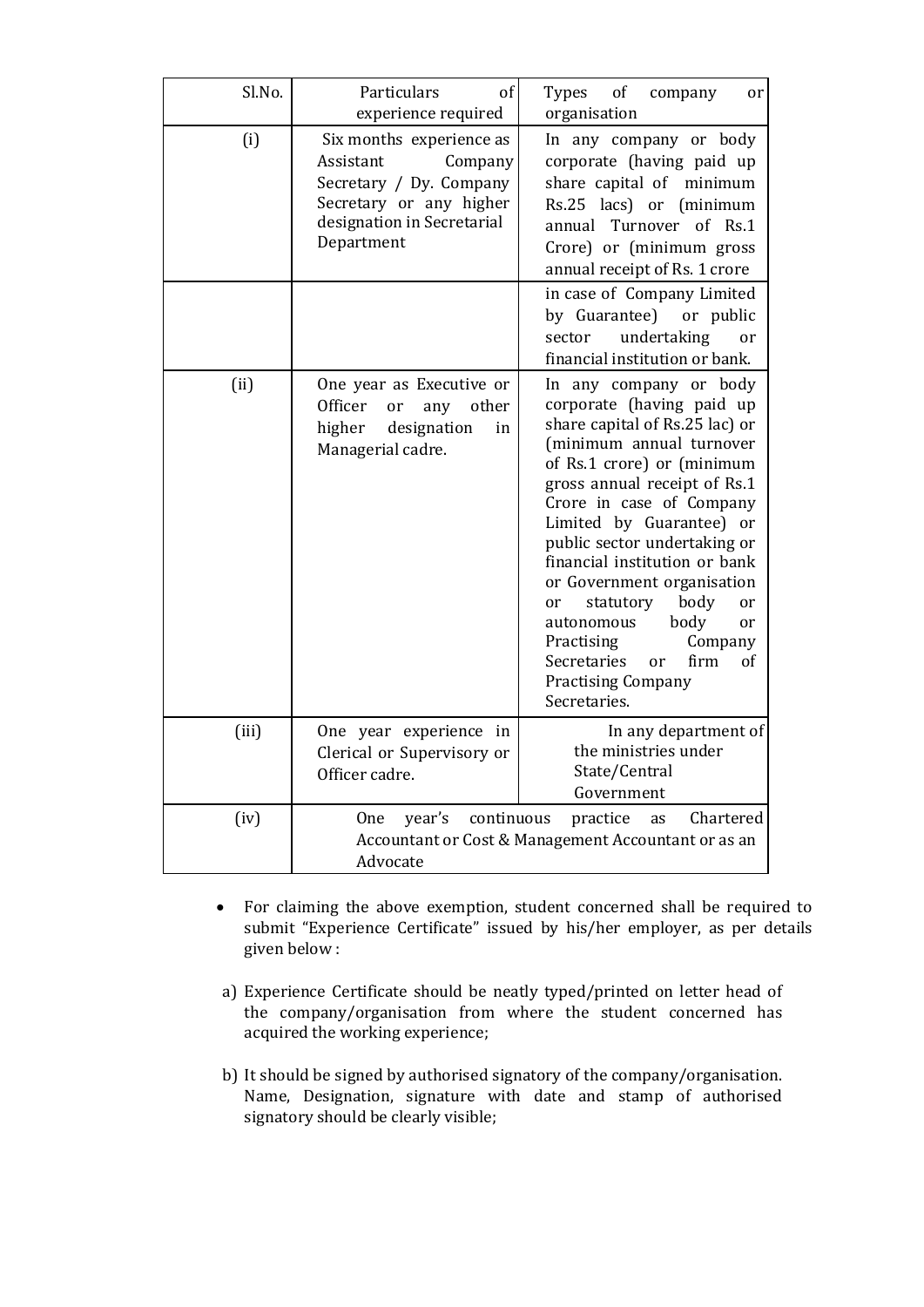- c) It should contain name of student, designation, period of working experience ( from… to …. ), monthly emoluments paid, detailed job profile handled by the candidate;
- d) Student should also submit documentary evidence in support of paid-up capital /turnover /gross annual receipt/certificate of practice as Chartered Accountant or Cost & Management Accountant or Bar Council registration certificate in case of Advocate/ Documentary proof of continuous practice as CA or CMA or Advocate etc. (whatever applicable, on case to case basis);
- All supporting documents submitted by students are to be self-attested by the applicant bearing his/her signature & date.
- Each student applying for exemption from 15 days Academic Program shall be required to pay processing fees of Rs 6,000/- per student.
- Since it is a processing fee, this is to be paid online.
- Exemption shall always be granted from full 15 days Academic Program. There will be no provision of partial exemption (for example : somebody has been granted exemption from 2 days Induction or 3 days e-Governance etc. etc… and he/she is asked to undergo balance potion of 15 days Academic Program i.e. 5 days Skill Development or 5 days Entrepreneurship Development Program).
- After receipt of application for exemption from 15 days Academic Program along with exemption fees of Rs 6,000/-, while doing the scrutiny/checking of documents submitted by student, if it is found that student is not eligible for granting exemption from 15 days Academic Program, in such case fees paid by him/her for claiming exemption from 15 days Academic Program shall be refunded after deduction of administrative charges. Later on after some time, after acquiring some more experience or on the basis of some additional supporting documents if he/she is applying again for re-consideration of his /her request, he/she shall be required to apply a fresh along with payment of Rs 6,000/- as fees for claiming exemption from 15 days Academic Program once again.
- Student's application for exemption from 15 days Academic Program shall be accepted through online portal [https://stimulate.icsi.edu](https://stimulate.icsi.edu/) along with all supporting documents and you need to pay the fee of Rs 6,000/- online only. Applying for exemption from 15 days Academic Program through e-mail and sending scanned copies of all supporting papers through e-mail shall not be accepted.
- After approval of grant of exemption, applicant can be able to generate the letter of exemption.

The complete details and programme structure of the proposed 15 days academic programme is as under :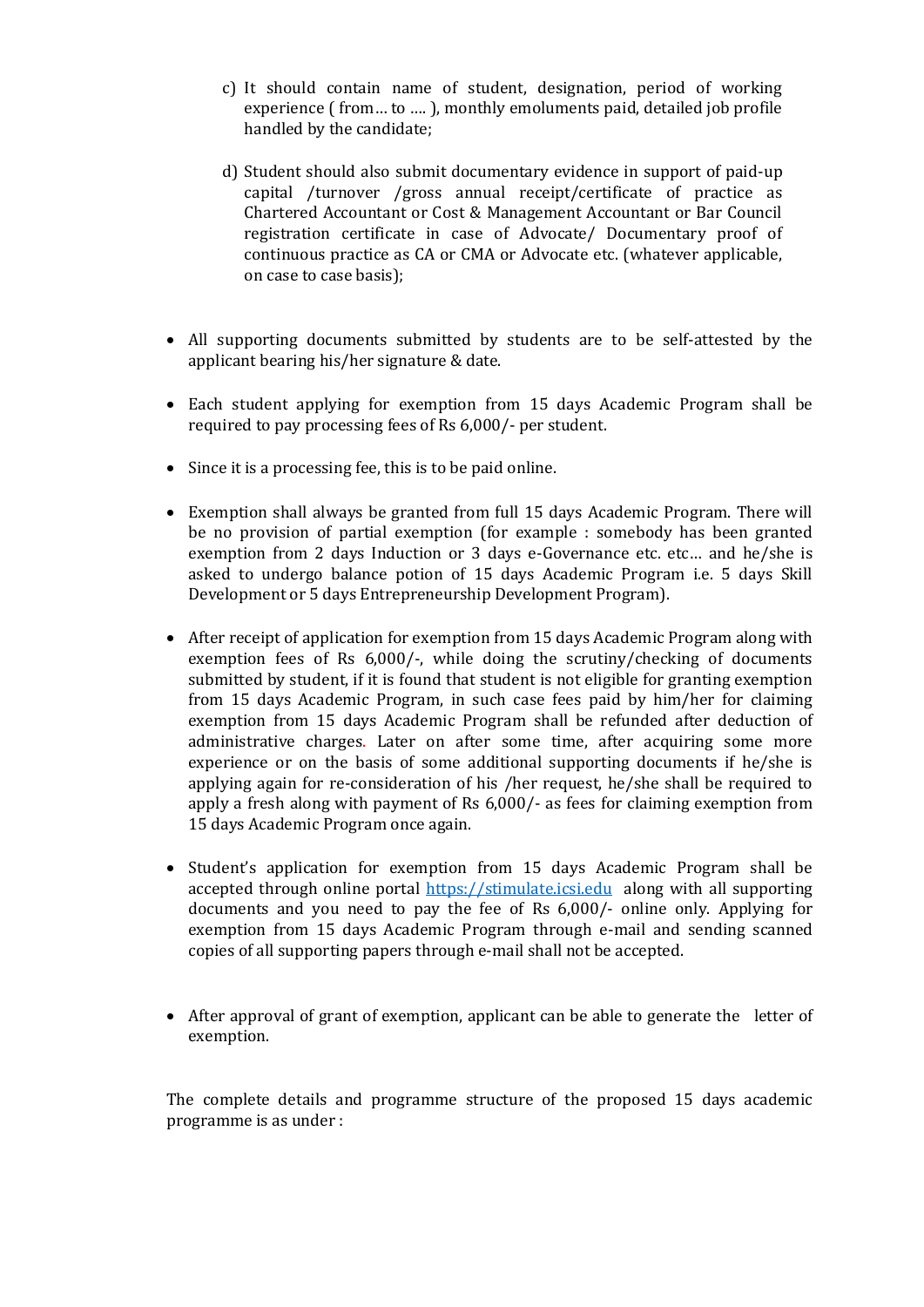|  | Details of the structure and modalities of proposed Academic programmes |  |
|--|-------------------------------------------------------------------------|--|
|  |                                                                         |  |

|                |                                                                     |                                                                                                                                                                                                                                                                                                                                                                                                     | <u>Details of the structure and modalities of proposed Academic programmes</u>                                                                                                                                                                                                                                                                                                                                                                                 |                                                                                                                                                                                                         |                                                                                                                                                                                                                                                                                                                 |
|----------------|---------------------------------------------------------------------|-----------------------------------------------------------------------------------------------------------------------------------------------------------------------------------------------------------------------------------------------------------------------------------------------------------------------------------------------------------------------------------------------------|----------------------------------------------------------------------------------------------------------------------------------------------------------------------------------------------------------------------------------------------------------------------------------------------------------------------------------------------------------------------------------------------------------------------------------------------------------------|---------------------------------------------------------------------------------------------------------------------------------------------------------------------------------------------------------|-----------------------------------------------------------------------------------------------------------------------------------------------------------------------------------------------------------------------------------------------------------------------------------------------------------------|
| Sl.<br>No.     | <b>Particulars</b>                                                  | 2 days Induction                                                                                                                                                                                                                                                                                                                                                                                    | 3 days e-Governance                                                                                                                                                                                                                                                                                                                                                                                                                                            | 5 days Skill<br>Development                                                                                                                                                                             | 5 days<br><b>Entrepreneursh</b><br>ip Development                                                                                                                                                                                                                                                               |
| $\mathbf{1}$   | Duration                                                            | 2<br>days<br>in<br>continuation<br>(preferably<br>on<br>Friday & Saturday)                                                                                                                                                                                                                                                                                                                          | 3 days in continuation                                                                                                                                                                                                                                                                                                                                                                                                                                         | 5<br>days<br>in<br>continuation                                                                                                                                                                         | $5\phantom{1}$<br>days<br>in<br>continuation                                                                                                                                                                                                                                                                    |
| $\overline{2}$ | When<br>undergo                                                     | to To be completed<br>within 3 months of<br>passing<br>Executive<br>program or within<br>2<br>months<br>of<br>commencement of<br>their $15$ months/1<br>year/2<br>years<br>training whichever<br>is earlier. If, any<br>student is already<br>undergoing<br>training on the date<br>of passing the<br>Executive program,<br>in such case two<br>months criteria is<br>not applicable to<br>him/her. | To be completed, after<br>successfully<br>completing<br>2<br>days<br>Induction, but within<br>3 months of passing<br>Executive program or<br>within 2 months<br>- of<br>of<br>commencement<br>their<br>15<br>months/1<br>year/2 years training<br>whichever is earlier. If,<br>any student is already<br>undergoing training on<br>the date of passing the<br>Executive program, in<br>such case two months<br>criteria<br>is<br>not<br>applicable to him/her. | To be completed only<br>after completing 2<br>days Induction & 3<br>days<br>e-Governance<br>but,<br>in<br>any<br>case<br>within 7 months from<br>the passing of<br>Executive program.                   | To be completed<br>only<br>after<br>completing<br>2<br>days Induction, 3<br>days<br>e-<br>Governance $& 5$<br>days Skill<br>Development but,<br>in any case<br>should<br>be<br>completed<br>atleast 3 months<br>prior<br>the<br>to<br>completion date<br>their<br>15<br>of<br>months/1year/2<br>years training. |
| 3              | by<br>Student                                                       | Fees payable Upto Rs. 1500/-) per<br>student<br>for entire<br>duration of 2 days<br>training,<br>including the cost of<br>serving working<br>lunch, tea, snacks<br>etc.                                                                                                                                                                                                                             | Upto Rs. 3000/- per<br>for<br>student<br>entire<br>duration<br>$of \quad 3$<br>days<br>training, including the<br>of<br>serving<br>cost<br>working lunch, tea,<br>snacks etc.                                                                                                                                                                                                                                                                                  | Upto Rs. 4000/- per<br>student for entire<br>duration of 5 days<br>training,<br>including<br>the cost of serving<br>working lunch, tea,<br>snacks etc.                                                  | Upto Rs. 4000/-<br>per student for<br>duration<br>entire<br>of<br>5<br>days<br>training,<br>including<br>the<br>cost of serving<br>working<br>lunch,<br>tea, snacks etc.                                                                                                                                        |
| $\overline{4}$ | Leaves<br>allowed to<br>students<br>during<br>training<br>programme | No leaves allowed.<br>If any student is<br>absent on any day,<br>he/she<br>will<br>be<br>required to repeat<br>the entire training<br>of<br>2 days once<br>again to get the<br>completion<br>certificate.                                                                                                                                                                                           | No leaves allowed. If<br>any student is absent<br>on any day he/she will<br>be required to repeat<br>the entire training of 3<br>days once again to get<br>completion<br>the<br>certificate.                                                                                                                                                                                                                                                                   | If any student is<br>absent on some days,<br>will<br>he/she<br>be<br>required to attend<br>the missed sessions<br>of<br>in<br>any<br>the<br>subsequent batches<br>to get the completion<br>certificate. | If any student is<br>absent on some<br>days, he/she will<br>be required to<br>attend<br>the<br>missed sessions<br>in any of the<br>subsequent<br>batches to get<br>the completion<br>certificate.                                                                                                               |
| 5              | Where                                                               | to CCGRT, RCs & all Chapters                                                                                                                                                                                                                                                                                                                                                                        |                                                                                                                                                                                                                                                                                                                                                                                                                                                                |                                                                                                                                                                                                         |                                                                                                                                                                                                                                                                                                                 |
|                | undergo                                                             |                                                                                                                                                                                                                                                                                                                                                                                                     |                                                                                                                                                                                                                                                                                                                                                                                                                                                                |                                                                                                                                                                                                         |                                                                                                                                                                                                                                                                                                                 |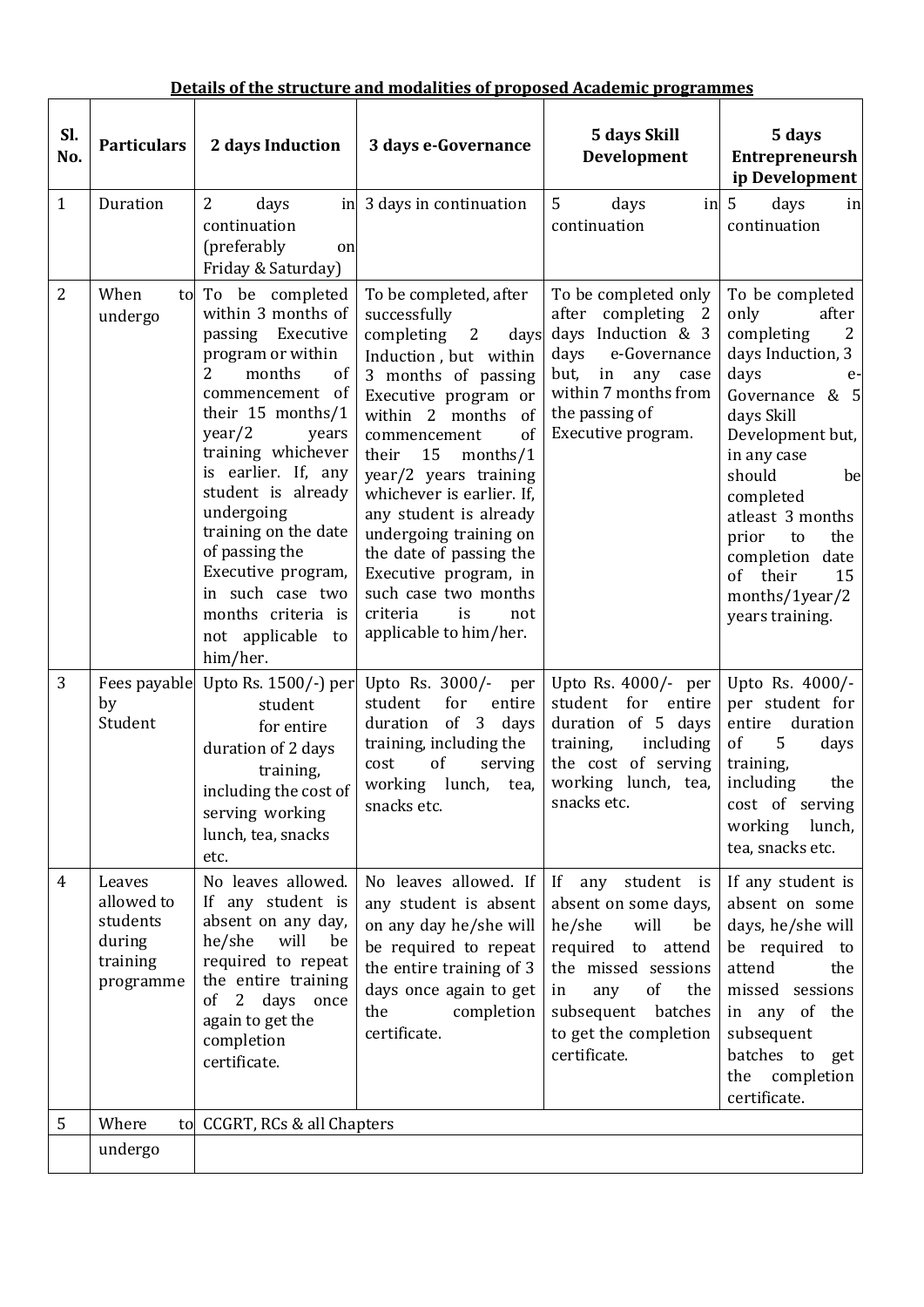| 6<br>7 | Venue<br>Mode                                                                                                           |                                                                                                                                                                                                                                                                                                      | If comfortable seating arrangement and other basic infrastructure required for<br>conducting training program is available at RCs / Chapters, the program can be organised<br>at the premises of RCs / Chapters itself. Otherwise, outside suitable venue can also be<br>hired by the respective RCs / Chapters.<br>of Full time in-house Program |                                           |
|--------|-------------------------------------------------------------------------------------------------------------------------|------------------------------------------------------------------------------------------------------------------------------------------------------------------------------------------------------------------------------------------------------------------------------------------------------|---------------------------------------------------------------------------------------------------------------------------------------------------------------------------------------------------------------------------------------------------------------------------------------------------------------------------------------------------|-------------------------------------------|
|        | training                                                                                                                |                                                                                                                                                                                                                                                                                                      | (Tentative 8 hours per day, including 1 hour for lunch break, & 1 hour for 2 tea breaks of<br>30 minutes each on every day)                                                                                                                                                                                                                       |                                           |
| 8      | Attendance                                                                                                              | student)                                                                                                                                                                                                                                                                                             | Attendance to be taken two times every day (incoming/outgoing, time with signature of                                                                                                                                                                                                                                                             |                                           |
| 9      | Refund<br>Fee                                                                                                           | of In case a student is unable to attend 15 days Academic Programme he/she may apply for<br>refund of fee in the Application form given in Appendix -B. Refund will be given as per<br>guidelines indicated below :-<br>Guidelines for refund of fee for trainings/academic programmes of students : |                                                                                                                                                                                                                                                                                                                                                   |                                           |
|        |                                                                                                                         | Sl No.                                                                                                                                                                                                                                                                                               | Notice period                                                                                                                                                                                                                                                                                                                                     | of<br>Amount<br>fees to<br>be<br>refunded |
|        |                                                                                                                         | (i)                                                                                                                                                                                                                                                                                                  | If candidate is providing information about the cancellation<br>of his/her seat prior to more than five working days of<br>commencement of any trainings/academic programs                                                                                                                                                                        | 90%<br>fees<br>shall be<br>refunded       |
|        |                                                                                                                         | (ii)                                                                                                                                                                                                                                                                                                 | If candidate is providing information about the cancellation<br>of his/her seat five or less than five working days prior of<br>commencement of training or did not turn up for training<br>programme without any prior information                                                                                                               | 50% fee shall<br>be<br>refunded           |
| 10     | <b>Status</b><br><sub>of</sub><br>leave taken<br>by students<br>during his<br>MT/AT to<br>complete<br>above<br>programs |                                                                                                                                                                                                                                                                                                      | Trainer may grant leave to the concerned students for specific duration to undergo the<br>above programs but for that duration his/her training will get extended.                                                                                                                                                                                |                                           |
| 11     | Duration of<br>substructure<br>of<br>the<br>topics                                                                      | from the same.                                                                                                                                                                                                                                                                                       | Broad guidelines have been provided herein below on the basis of the emphasis to be<br>laid on the subject. It is an indicative guidance .RCs and Chapters may draw an inference                                                                                                                                                                  |                                           |
| 12     | the<br>programme                                                                                                        |                                                                                                                                                                                                                                                                                                      | Admission in Admission can be applied online through http://stimulate.icsi.edu                                                                                                                                                                                                                                                                    |                                           |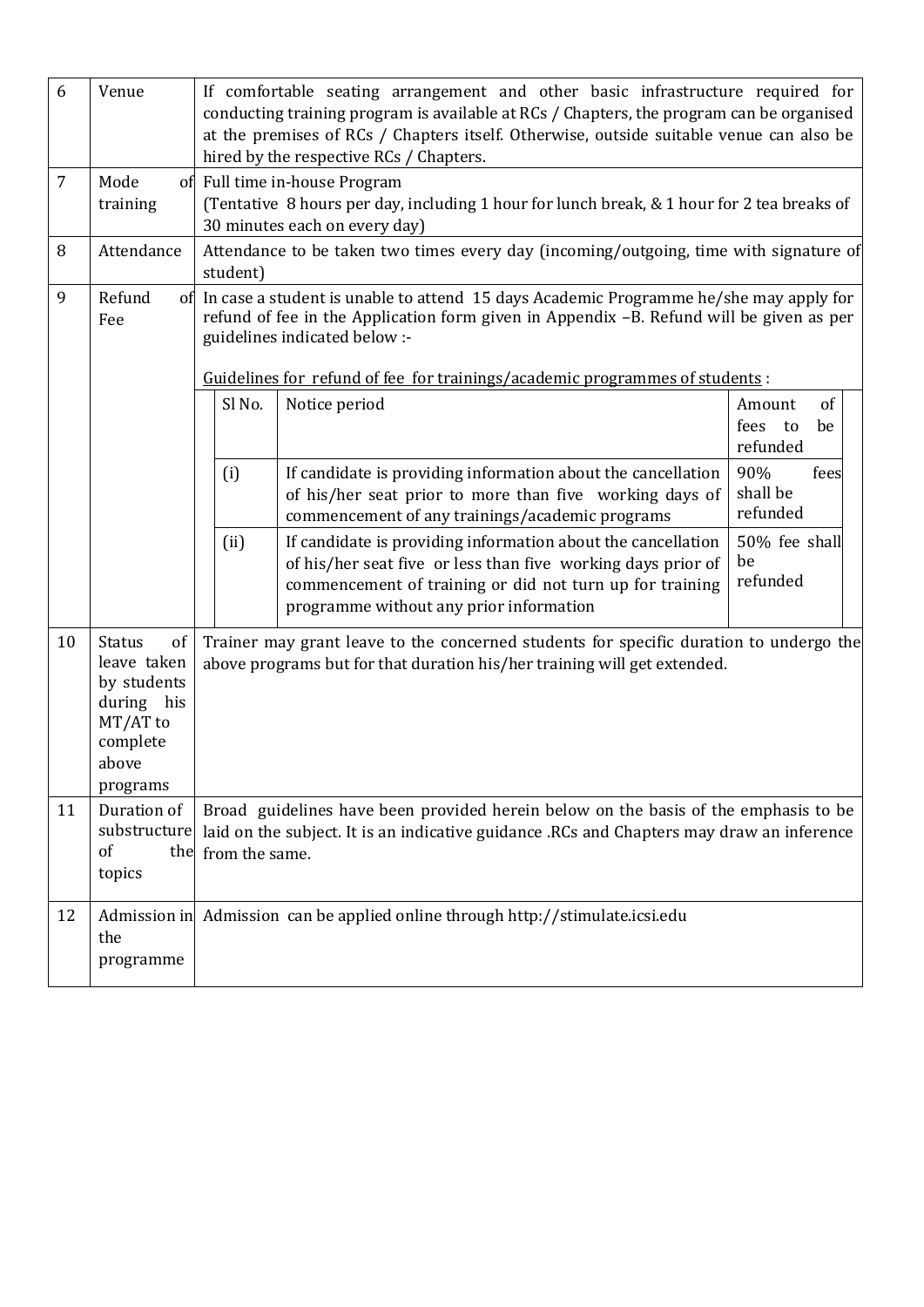## **Program Structure of 2 days Induction:**

## **Day 1**

| <b>Session Plan</b>                                                                                      | Timings              |
|----------------------------------------------------------------------------------------------------------|----------------------|
| Inaugural session                                                                                        | 1 hour               |
| ICSI: Training structure and Compliance                                                                  | 1 hour               |
| Complete training structure of ICSI                                                                      |                      |
| Expectations of trainer from trainees                                                                    |                      |
| Various compliances during training                                                                      |                      |
| (The trainer shall give a detailed information about the training structure, its                         |                      |
| requirements including the expectations of trainer from trainees)                                        |                      |
| Work place management                                                                                    | 1 hour               |
| Office culture                                                                                           |                      |
| file management                                                                                          |                      |
| e-filing (overview)                                                                                      |                      |
| (The session shall be structured to cover the basics like office culture, file                           |                      |
| management and an overview of e-filing at various platforms)                                             |                      |
| Interview skills                                                                                         | 1 hour               |
| CV enhancement                                                                                           |                      |
| Do's & Don'ts of Interview                                                                               |                      |
| (The trainer shall teach the students about preparation of CV and also take mock                         |                      |
| interviews of students for better preparation)                                                           |                      |
| Corporate etiquettes                                                                                     | 1 hour               |
| Dressing sense                                                                                           |                      |
| <b>Behavioural issues</b>                                                                                |                      |
| (The trainer shall endeavour to make the session alive so that the students shall                        |                      |
| be aware of dressing sense and also touch the behavioural issues)                                        |                      |
| ICSI online services like placement portal, e-library, knowledge portal etc.                             | 1 hour               |
| (Trainer shall inform and guide the participants about the various technology                            |                      |
| initiatives taken by the Institute for better servicing of stakeholders.)                                |                      |
| Day 2                                                                                                    |                      |
| Companies Act, 2013                                                                                      |                      |
| <b>Introduction and Overview</b><br>$\bullet$                                                            | 2 hours              |
| Role and Opportunities for CS & Challenges for CS                                                        | 1 hour               |
| (The sessions are expected to deliberate on the issues in Companies Act and the                          |                      |
| role of Company Secretaries etc.)                                                                        |                      |
| Drafting of Notice, Agenda, Minutes, Resolutions, Application/petition before<br><b>NCLT &amp; NCLAT</b> | 1 hour 30<br>minutes |
| (The session has been structured to cover practical aspects of drafting of notices,                      |                      |
| agendas, resolutions, application and petitions)                                                         |                      |
| Profession, Professional & Professionalism                                                               | 1 hour 30            |
| (The session shall be on various facets of profession, how to become a                                   | min                  |
| professional and etiquettes to be followed in professional life)                                         |                      |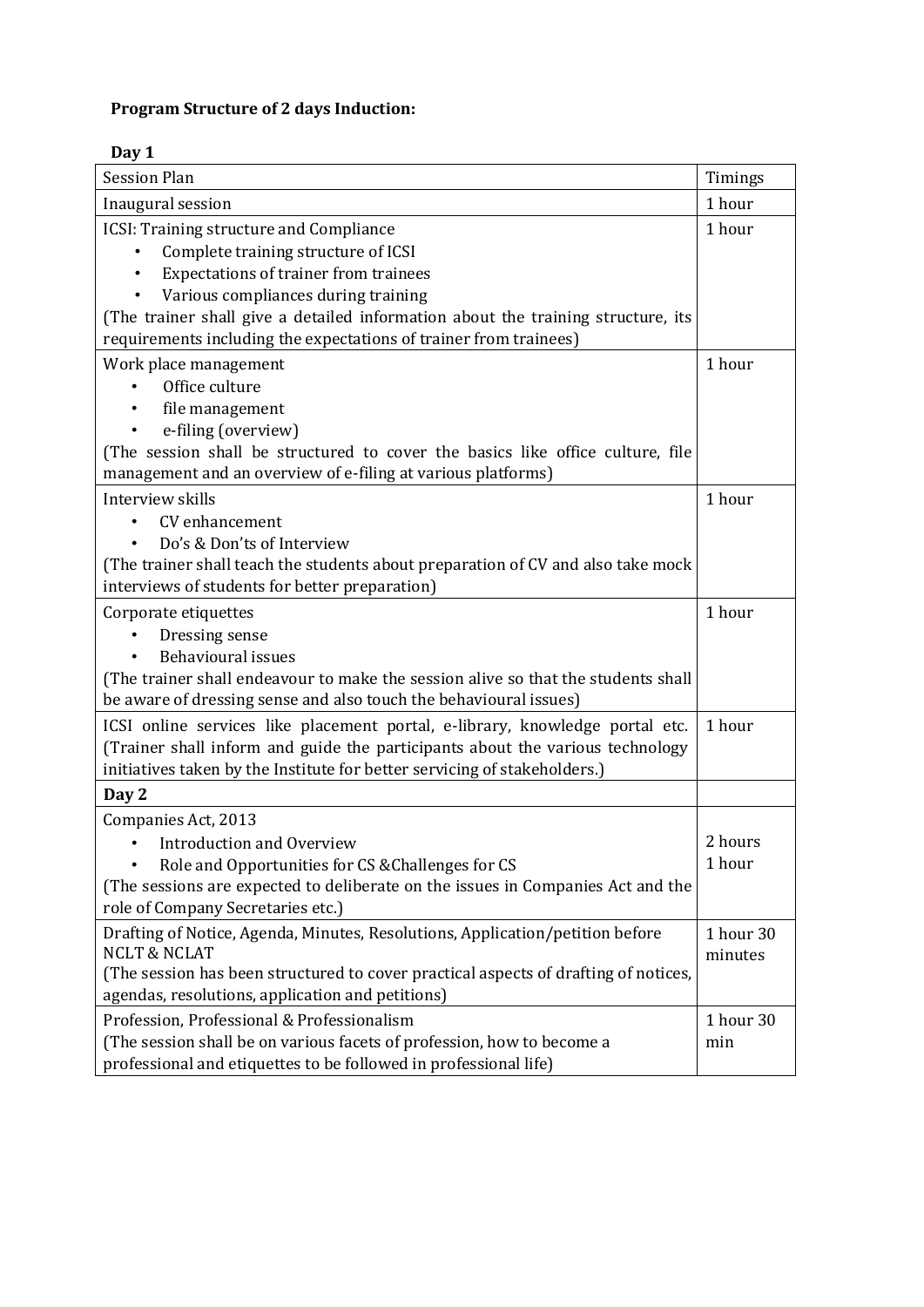## **Program Structure of 3 days e-Governance**

## **Day 1**

| <b>Session Plan</b>                                                              | Timings          |
|----------------------------------------------------------------------------------|------------------|
| IT Act, 2000 (Overview)                                                          | $30 \text{ min}$ |
| (The session has been structured to give an insight into IT Act, its provisions  |                  |
| etc.)                                                                            |                  |
| Use of Digital signature                                                         | $30 \text{ min}$ |
| (The session has been structured to cover the types of digital signature, how to |                  |

| use digital signature)                                                                                                                                                                                                                                                                                                                                     |                  |
|------------------------------------------------------------------------------------------------------------------------------------------------------------------------------------------------------------------------------------------------------------------------------------------------------------------------------------------------------------|------------------|
| Licensed software Vs. Pirated software<br>(The session shall deliberate on a brief on software, licensed and pirated)                                                                                                                                                                                                                                      | 30 min           |
| e-governance & electronic filing initiatives of GOI (MCA<br>forms, VAT returns, TDS returns, Trademarks etc.)<br>(The session shall cover the digital India initiatives taken by GoI, MCA21, ACES,<br>CBDT and various e-filings)                                                                                                                          | 1 hour           |
| XBRL-Overview and filing                                                                                                                                                                                                                                                                                                                                   | 1 hour 30<br>min |
| <b>Exposure to MS Office</b><br>Advanced features of Power point presentation<br><b>Advanced MS Word</b><br><b>Advanced MS Excel</b><br>(The session is expected to give practical training of MS Office covering mainly<br>the shortcut keys and other advanced tools etc.)                                                                               | 2 hours          |
| Day 2                                                                                                                                                                                                                                                                                                                                                      |                  |
| Electronic maintenance of statutory register<br>(The session shall cover the practical approach to be adopted in electronic<br>maintenance of various registers)                                                                                                                                                                                           | 1 hour           |
| Advanced google search<br>(The session shall cover how to use the advanced functions of Google, and/or<br>specialised search engines to get participants more specific search results so<br>they don't have to look through irrelevant results, and may find specifically<br>relevant information that otherwise may not be available.)                    | 1 hour           |
| ICSI website (all student related sections and Apps)<br>(The session shall be structured in a manner that the student be able to better<br>understand how to collect information from ICSI website, and related Apps)                                                                                                                                      | 1 hour           |
| Sensitization and familiarization with following websites:*<br>MCA <sub>D</sub> SEBI<br>RBI<br>CCI<br>Income tax<br><b>CBEC</b><br><b>Registrar of Trademarks</b><br><b>BSE/NSE</b><br>(The sessions shall be structured in a manner that the participants be aware of<br>how to use the websites of various regulatory bodies, how to collect information | 3 hours          |
| etc.)                                                                                                                                                                                                                                                                                                                                                      |                  |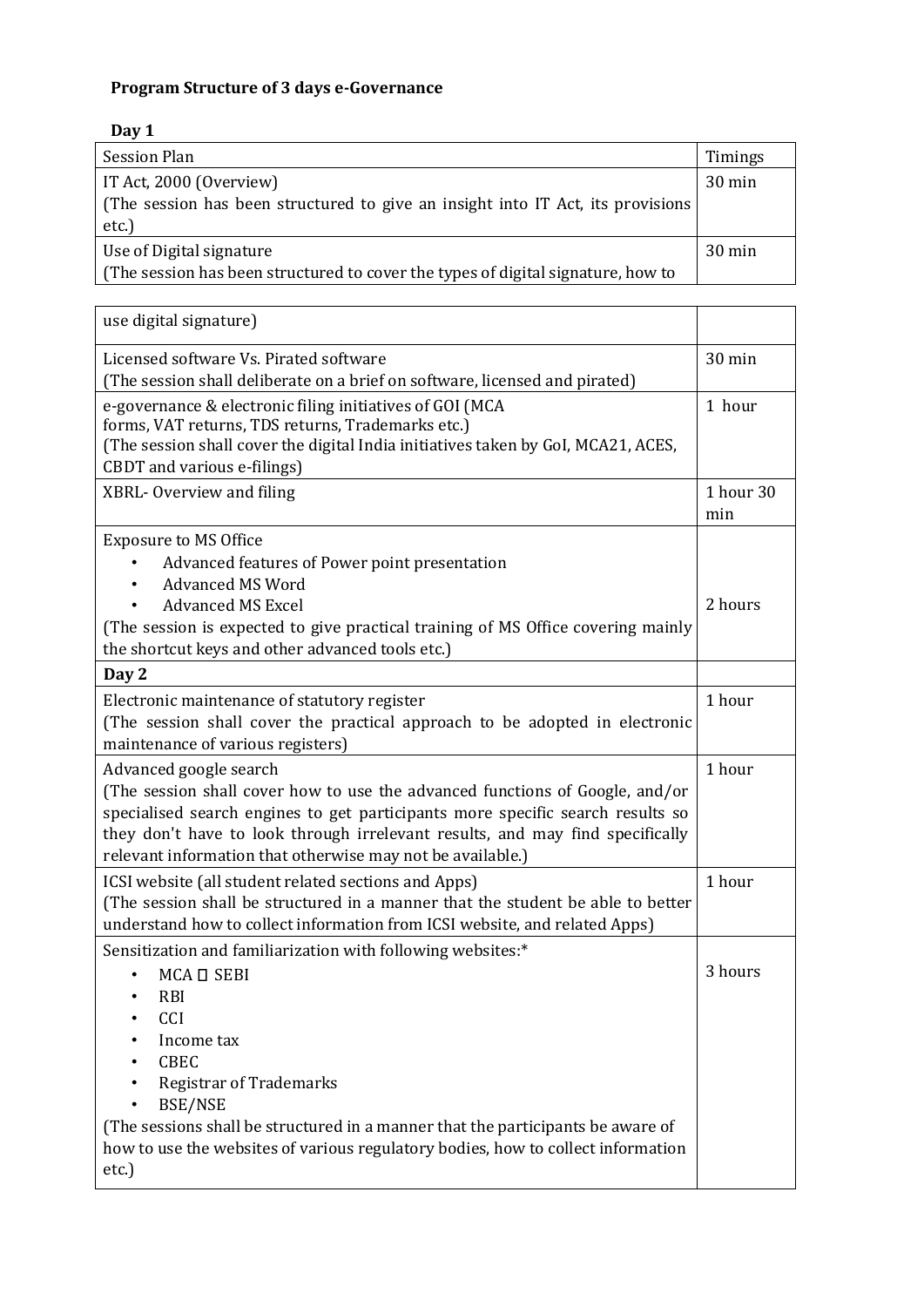| *Any three of the above websites                                                                                                                                                                                                                              |                   |
|---------------------------------------------------------------------------------------------------------------------------------------------------------------------------------------------------------------------------------------------------------------|-------------------|
| Day 3                                                                                                                                                                                                                                                         |                   |
| E-voting-Provisions & Process<br>(The session shall cover the detailed procedure of e-voting, its provisions &<br>processes, how to appoint a scrutinizer and how to handle an e-voting with<br>special emphasis on practical problems being faced regularly) | 2 hours           |
| E-commerce (popular sites, process & legal aspects)<br>(The session is expected to cover various legal aspects of e-commerce, the rights<br>available with consumers, duty of professionals etc.)                                                             | 1 hour            |
| Submitting online application for PAN<br>(The session shall cover online application of PAN, how the payment can be<br>made, how to rectify information in a PAN, double PAN and its punishment etc.)                                                         | $30 \text{ min}$  |
| Preparing your own website (issues related with domain registration, server,<br>database, language consideration etc.)<br>(The session shall cover various languages, how to purchase space, registration                                                     | 1 hours 30<br>min |
| of domain, use of server, various copyright related issues in developing own<br>website)                                                                                                                                                                      |                   |
| Utilisation of various gadgets (in professional services) like:<br><b>Tablets</b><br>$\bullet$<br>Cell phones (Smart phones)<br>laptops and PCs<br>(The session shall deliberate upon optimum utilization of electronic items<br>mainly various gadgets)      | 1hour             |

# **Program Structure of 5 days Skill Development**

#### **Day 1**

| <b>Session Plan</b>                                                                 | Timings          |
|-------------------------------------------------------------------------------------|------------------|
| Interpersonal skills                                                                |                  |
| Group dynamics                                                                      | $30 \text{ min}$ |
| Negotiation skills                                                                  | 1 hour           |
| Leadership                                                                          | 1 hour           |
| <b>Emotional intelligence</b><br>٠                                                  | $30 \text{ min}$ |
| (The sessions shall be structured in a manner that various interpersonal skills of  |                  |
| participants be developed. The trainer is expected to ensure participation of all   |                  |
| participants in the session through practical exercises)                            |                  |
| Communication skills                                                                |                  |
| Public speaking                                                                     | 1 hour           |
| Group discussion                                                                    | 1 hour           |
| Gestures and body language & Presentation skills                                    | 1 hour           |
| (The sessions shall cover the facets of verbal and non-verbal languages, how to     |                  |
| make a public speech, reading gestures and body languages, how to opt best          |                  |
| gestures and body languages, preparing for group discussion and enhancing           |                  |
| presentations skills. The trainer is expected that the sessions shall cover various |                  |
| other skills of communications other than written)                                  |                  |
| Day 2                                                                               |                  |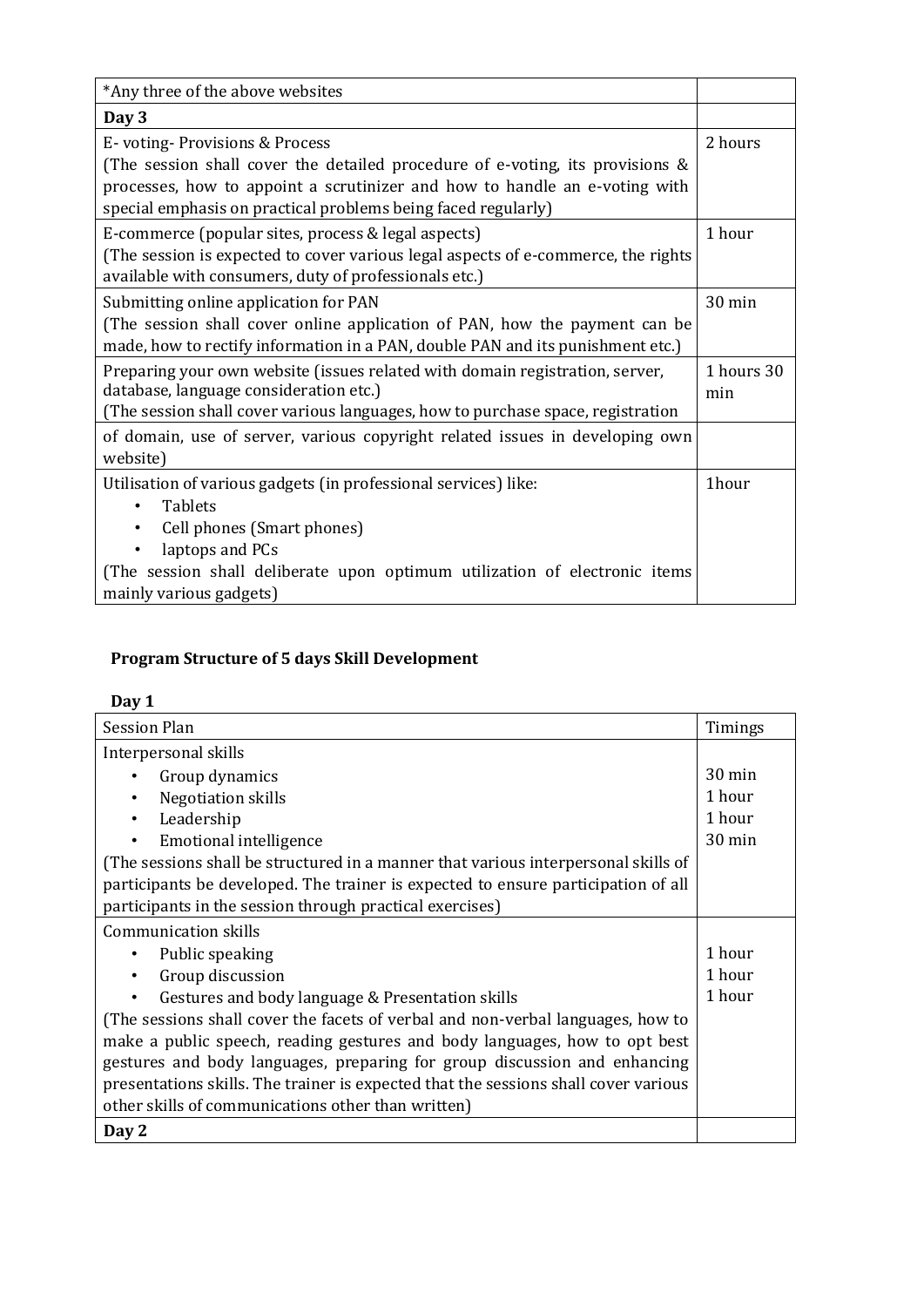| Writing skills- Business writing skills                                             |                    |  |  |
|-------------------------------------------------------------------------------------|--------------------|--|--|
| Press communiqué<br>0                                                               |                    |  |  |
| Inter-office communication<br>$\bullet$                                             |                    |  |  |
| Email etiquettes                                                                    |                    |  |  |
| <b>Business letters</b>                                                             | 1 hour 1           |  |  |
| <b>Agenda and Minutes</b><br>$\bullet$                                              | hour <sub>30</sub> |  |  |
| Proof reading and editing<br>$\bullet$                                              | min 1              |  |  |
| (The sessions shall emphasize on various writing skills. The trainer is expected    | hour               |  |  |
| to cover the practical aspects of business writings to help enhancing the writing   |                    |  |  |
| skills of participants)                                                             |                    |  |  |
| Day 3                                                                               |                    |  |  |
| Advocacy skills                                                                     |                    |  |  |
| <b>Drafting</b>                                                                     | 1 hour             |  |  |
| Pleading                                                                            | 1 hour             |  |  |
| Right to Legal Representation under various corporate legislation                   | 30 min 1           |  |  |
| <b>Court Craft</b><br>П                                                             | hour <sub>30</sub> |  |  |
| <b>Advocacy Etiquettes</b>                                                          | min 30             |  |  |
| <b>Dressing Etiquette</b>                                                           | min                |  |  |
| <b>Communication Etiquettes</b>                                                     | 30 min             |  |  |
| Duty towards the Court, Client and Opponent                                         | 1 hour             |  |  |
| (The sessions shall cover the advocacy skills. The trainer shall provide the        |                    |  |  |
| guidance on drafting, the art of pleading, various court crafts and advocacy        |                    |  |  |
| etiquettes etc.)                                                                    |                    |  |  |
|                                                                                     |                    |  |  |
| Day 4                                                                               |                    |  |  |
| Interpretation skills                                                               |                    |  |  |
| Objectives of Interpretation                                                        | 1 hour             |  |  |
| Essentials of Interpretation of a Statute<br>$\bullet$                              | 1 hour             |  |  |
| Principles of Interpretation<br>$\bullet$                                           | 1 hours            |  |  |
| Different Aids to Interpretation<br>$\bullet$                                       | 1 hours            |  |  |
| Primary and Other Rules of Interpretation<br>٠                                      | 1 hours            |  |  |
| Case study                                                                          | 1 hour             |  |  |
| (The sessions shall cover the interpretations skills. The trainer shall lay         |                    |  |  |
| emphasis on the basics of law of interpretations, its type, essentials, principles, |                    |  |  |
| rule of interpretations etc. Use of case laws in a case, various case studies and   |                    |  |  |
| practical interpretation of some laws etc.)                                         |                    |  |  |
| Day 5                                                                               |                    |  |  |
| Professional skills                                                                 |                    |  |  |
| Time management<br>$\bullet$                                                        | 1 hour<br>1 hours  |  |  |
| Positive attitude                                                                   |                    |  |  |
| Self motivation                                                                     |                    |  |  |
| Professional ethics                                                                 |                    |  |  |
| <b>Business etiquettes</b>                                                          |                    |  |  |
| Balancing board room                                                                |                    |  |  |
| (The session shall help in developing various professionals skills. The trainer is  |                    |  |  |
| expected to demonstrate/model how a participants might develop greater              |                    |  |  |
| initiative, increased independence, and self-reliance)                              |                    |  |  |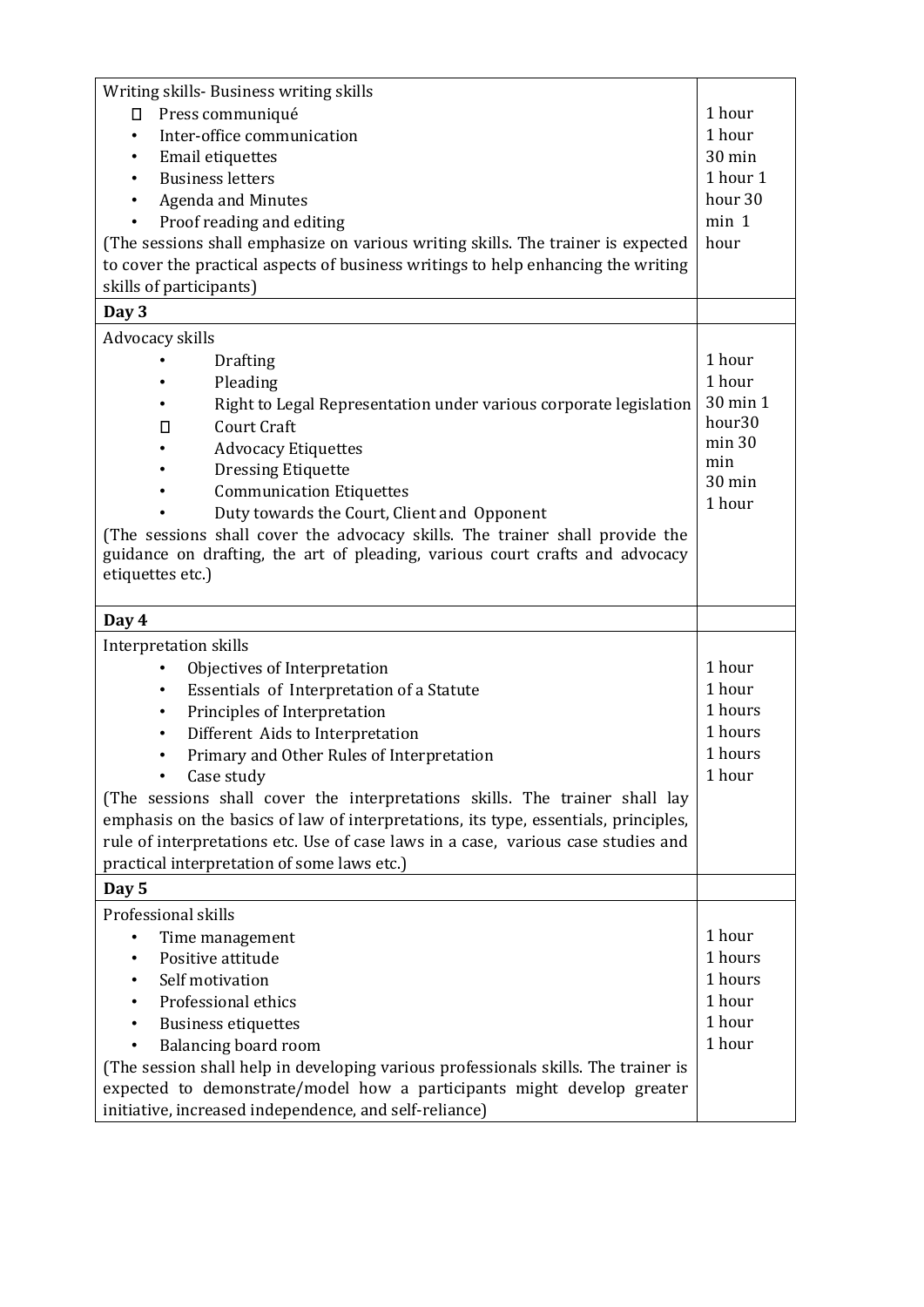### **Program Structure of 5 days Entrepreneurship Development Day 1**

| <b>Session Plan</b>                                                               | Timings          |  |
|-----------------------------------------------------------------------------------|------------------|--|
| Section by section practical training on Companies Act, including draft of        |                  |  |
| resolution                                                                        |                  |  |
| <b>Incorporation of Company</b><br>$\bullet$                                      | 30 min           |  |
| <b>Acceptance of Deposits by Companies</b><br>$\bullet$                           | $30 \text{ min}$ |  |
| Management and Administration<br>٠                                                | 30 min           |  |
| Declaration and Payment of Dividend<br>٠                                          | 1 hour           |  |
| <b>Accounts of Companies</b><br>٠                                                 | 1 hour           |  |
| <b>Audit and Auditors</b>                                                         | 1 hour           |  |
| Meetings of Board and its Powers<br>$\bullet$                                     | 30min            |  |
| Appointment of Key Managerial Personnel                                           |                  |  |
| (The sessions have been structured to cover practical training on various         |                  |  |
| aspects of Companies Act. The trainer is expected to provide professional         |                  |  |
| guidance to participants and also share relevant knowledge and experience with    |                  |  |
| the participants)                                                                 |                  |  |
| Day 2                                                                             |                  |  |
| Secretarial standards (SS-I)                                                      | 3hours           |  |
| (The session shall cover the implementation of Secretarial Standard $-1$ on       |                  |  |
| Meetings of the Board of Directors, various practical problems being faced and    |                  |  |
| posers in implementations.)                                                       |                  |  |
| Secretarial standards(SS-II)                                                      | 3 hours          |  |
| (The session shall cover the organization of general meeting. The session is      |                  |  |
| expected to have a mock general meeting to give an idea of general meeting and    |                  |  |
| how to tackle the problems at the meetings.)                                      |                  |  |
| Day 3                                                                             |                  |  |
| <b>Board reports</b>                                                              | 1 hour 30        |  |
| (The session shall deliberate on the preparation of Board reports etc. Collection | min              |  |

| of various information and certifications etc., points to be taken care while<br>formulating Board report.)                                                                                                                                                     |         |
|-----------------------------------------------------------------------------------------------------------------------------------------------------------------------------------------------------------------------------------------------------------------|---------|
| Certification of annual returns, Secretarial audit<br>(The session shall cover the various things that should be kept in mind while<br>certifying the annual returns or issuing a secretarial audit report)                                                     | 1 hours |
| Drafting and Implementation of various policies in the companies<br>(The session shall cover the policy to be formulated by a company. The trainer is<br>expected to explain the points to be taken care during the formulation of a<br>policy of the company.) | 1 hour  |
| Knowledge about different committees required in a company<br>(The session is expected to discuss on various committees required to be formed<br>in a company <i>i.e.</i> Audit Committee, Stakeholder Grievance Committee etc.)                                | 1 hour  |
| Appointment and induction of Directors<br>(The session shall cover the methods to appoint different directors, how to<br>induct a director, process and procedure to be followed during appointment<br>etc.)                                                    | 30 min  |